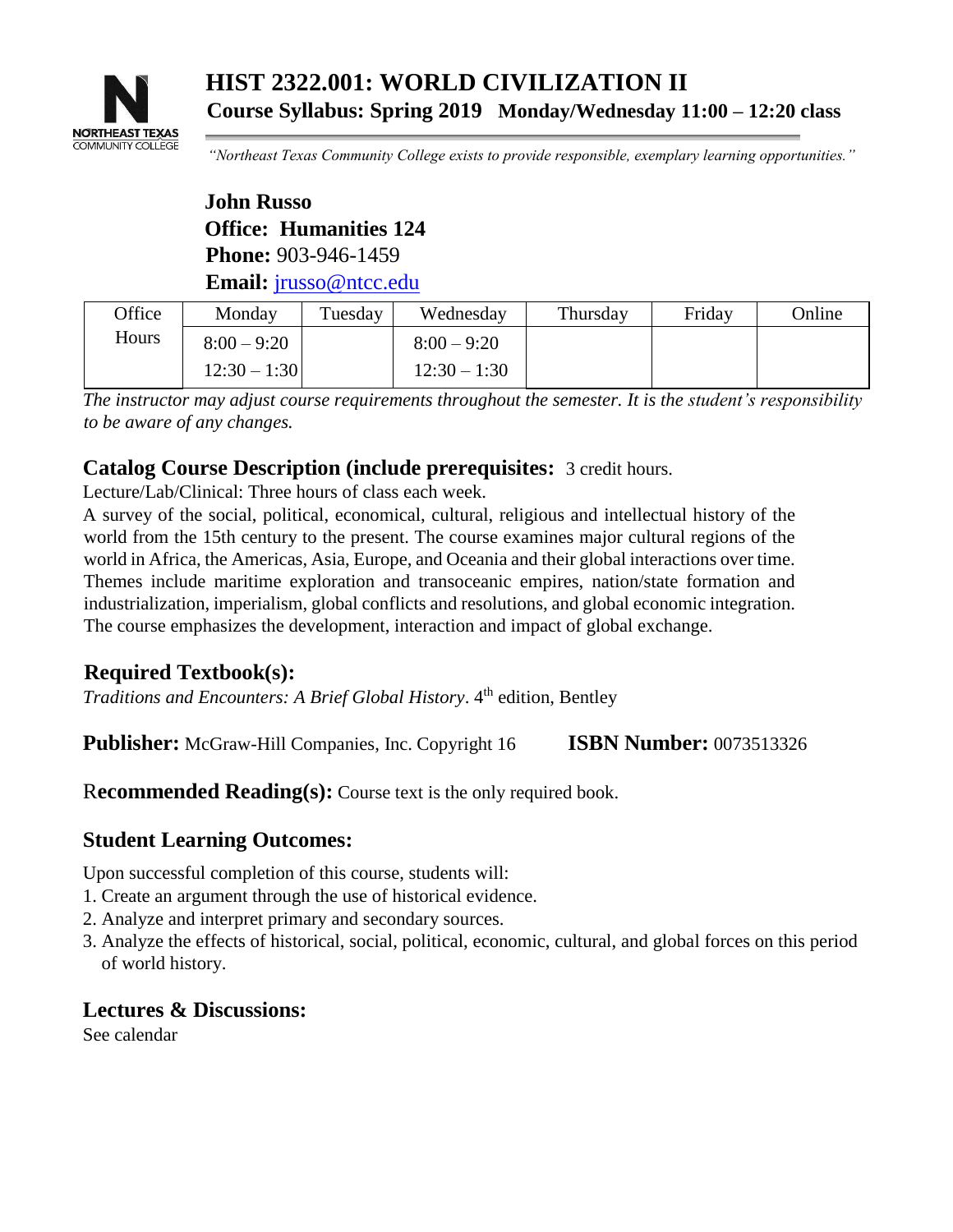# **Calendar:**

| January 23:         | Introduction to Class and syllabus agreement assignment |
|---------------------|---------------------------------------------------------|
| January 28 & 30:    | Chapter 18                                              |
| February 4 & 6      | Chapter 19                                              |
| February 11 & 13    | Chapter 20 & Chapter 21                                 |
| February 18:        | Chapter 22                                              |
| <b>February 20:</b> | Exam 1                                                  |
| February 25 & 27:   | Chapter 23                                              |
| March 4 & 6:        | Chapter 24                                              |
| March 11 - 15:      | <b>SPRING BREAK</b>                                     |
| March 18 & 20:      | Chapter 25                                              |
| March 25:           | Chapter 26                                              |
|                     |                                                         |
| March 27:           | Exam 2                                                  |
| April 1 & 3:        | Chapter 27 & Chapter 29                                 |
| April 3:            | <b>Research Paper Due</b>                               |
| April 8 & 10:       | Chapter 28                                              |
| Thursday, April 11: | Last day to Withdraw with a "W"                         |
| April 15:           | Chapter 29                                              |
| April 17:           | Exam 3                                                  |
| April 22 & 24:      | Chapter30                                               |
| April 29 & May 1:   | Chapter 32 & Chapter 33                                 |
| May 6 & 8:          | Chapter 34                                              |

# **Final Exam Monday, May 13, 2019 at 11:00am in the classroom**

## **Evaluation/Grading Policy:**

The instructor posts attendance, exam, and essay and other assignment scores on Blackboard. Students should check regularly to make sure all their assignments have been submitted and graded.

Total Semester Points: 830 Grade Scale:

 $A = 747-830$  points  $B = 664-746$  points  $C = 581-663$  points  $D = 480-580$  points  $F = 0-479$  points

Each test value is 100 points

A --- 90-100 points B --- 80-89 points C --- 70-79 points D --- 60-69 points F --- 0-59 points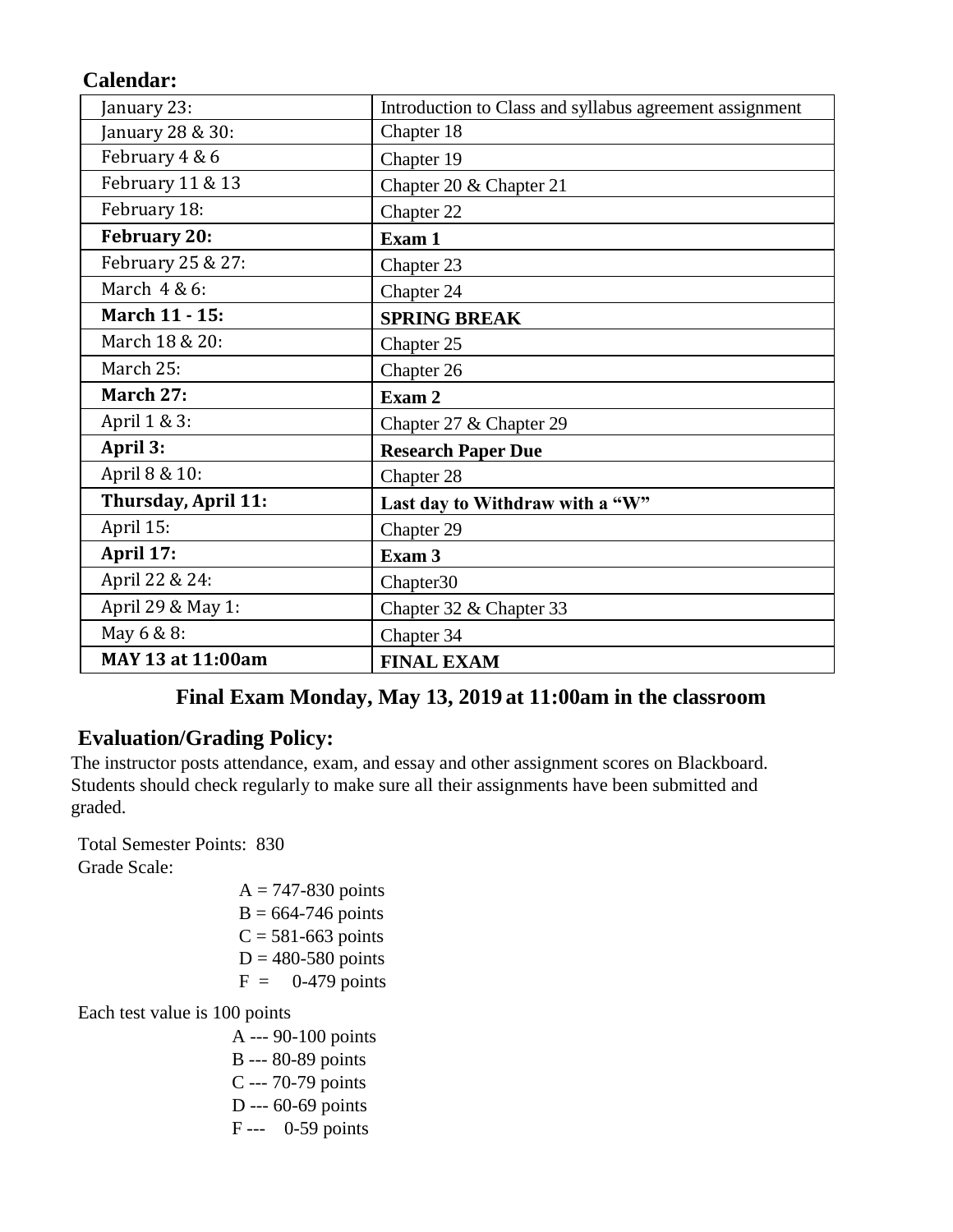Research Paper's Value: 100 points and follows the test grade scale. Attendance is 10 points per session. 30 sessions = 300 points. Syllabus Agreement 20 points. End of Course Evaluation 10 points.

### **Other Course Requirements:**

**Students will need #2 pencils and Scantron answer sheets**, which are available in the NTCC College Book Store, for tests.

### **Tests/Exams:**

See calendar above

#### **Assignments:**

#### **Research Assignment**:

Each student will complete and submit a 6-7 page research paper. The paper will have one inch left/right, top/bottom margins and double spaced 12-point font. Utilize Spell and Grammar Check tools in your word processor to correct errors. Research a historic event or important person. Analyze and explain the event or person's historical significance and impact on America's political system, economy, societal institutions or cultural groups. Contact your instructor to gain approval for the research topic. You will earn 0 credit if the instructor did not approve your topic prior to submission. Use the course text and other books or academic databases from the NTCC Learning Commons. Do not use the internet. Quotes from book reviews and article abstracts are not valid source references. Please save the following login credentials to access the Library's databases *off-campus*. No login is required on campus. Username: **library** Password: goeagles (All letters must be lowercase.)

The college requires all students adherence to strict academic integrity standards. Do not plagiarize. Plagiarism occurs when you quote any published source without a reference in a bibliography or works cited page. Place "quotation" marks before and after any word, phrase or sentence you quote in the paper from any source(s). Write the author's last name and page number in (parentheses) immediately after the quoted words. In the bibliography or works cited page, provide the author's last name, first name or initial, middle name or initial, (if available), full book title, publisher and copyright date, in that order in MLA format. The reference page should list two or more sources. Papers without bibliographies will earn 0 credit.

Upload the completed paper to a link in your student Blackboard account. The link forwards the paper to: turnitin.com, which checks for plagiarism. If turnitin.com discovers any quotations that lack a bibliographical reference, you risk an F for the assignment or course. Submit the paper no later than March 6, 2019.

### **Student Responsibilities/Expectations:**

- 1. Multiple absences without notification to the Admissions Office or instructor may result in an F for the course. *Thursday, April 11, 2019 is the last day to drop with a W***.**
- 2. Treat the course like employment. You earn money for work. The employer deducts pay if you are absent, tardy or leave early. In this course, regular attendance is vital. You earn 10 points for attendance and lose 5 for tardiness or leaving early. Do not schedule appointments with other instructors or advisors during class time. Complete all communications and correspondences with outside contacts before or after class. If you miss a session for legitimate reasons, ask a classmate for notes or other course adjustments and updates.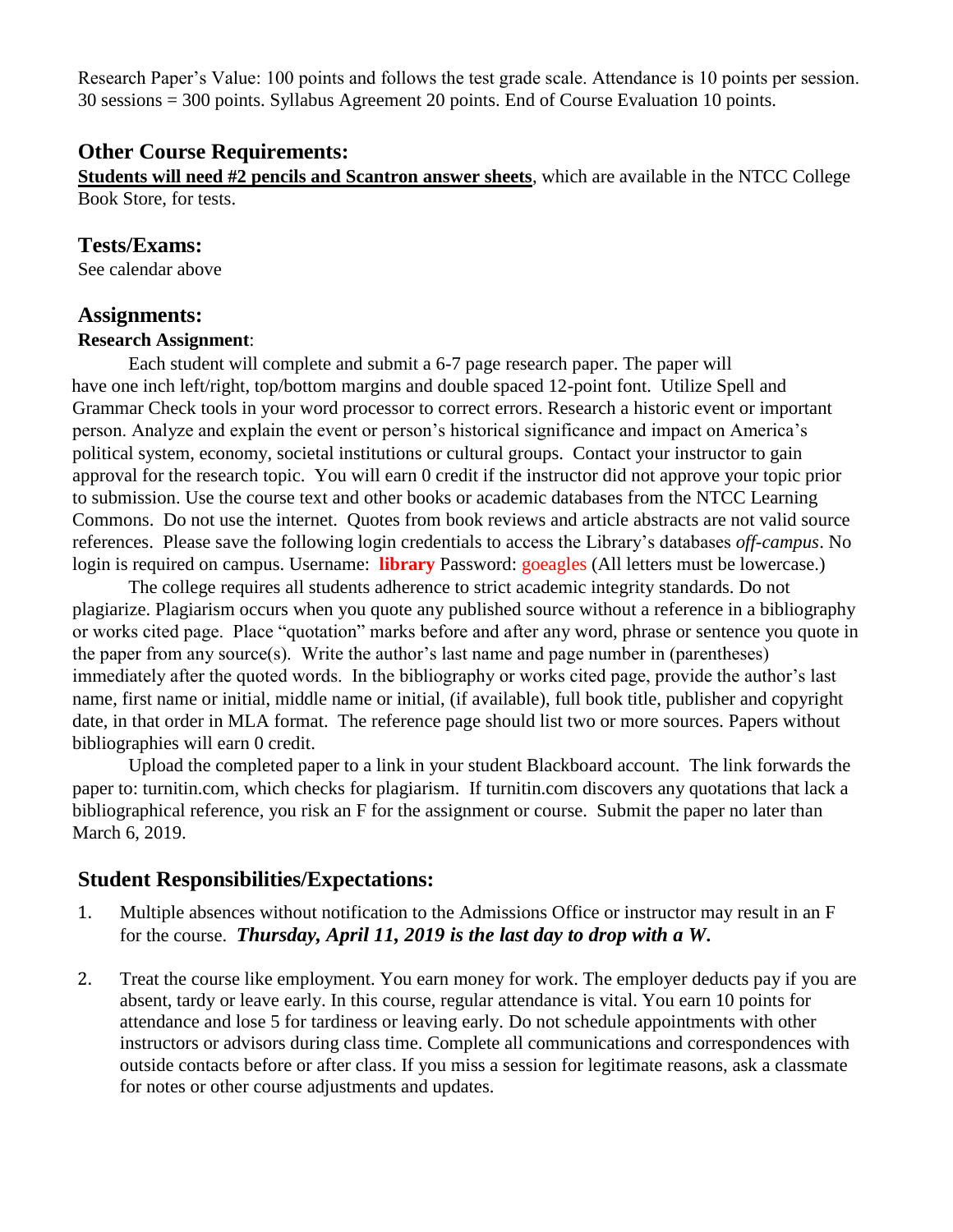- 3. Each student may use up to three full credit excusable absences. Alert the instructor via email on, or prior to absences for full credit. Students, who miss four or more consecutive classes, without contacting the instructor, may fail or be withdrawn from the course.
- 4. The course calendar lists test dates. If absent, it is the student's responsibility to arrange a test makeup with the instructor. Makeup tests are essay questions from the textbook, not lectures. **You must attend the last session and complete a final exam on Monday, May 13, 2019 at 11:00am, failure to do so will result in an F for the course.**
- 5. Please review the NTCC Student Handbook's behavioral standards online. The college promotes and maintains a professional, dignified environment for faculty and students. Please treat all in a professional manner. Arrive punctually at 11:00am for each session. Listen attentively to lectures, participate in group discussions and eliminate distractions such as talking to fellow students, texting or viewing Internet sites, on cell phones, iPads and laptops, unrelated to World Civilization.
- 6. You committed to all course requirements at enrollment, therefore, adhere to the syllabus guidelines. Please attend the sessions, complete required forms, read the textbook chapters, complete the research paper and take all exams listed in the calendar. No extra credit work is available beyond the requirements listed in the syllabus.
- 7. Communicate with the instructor for HIST 2322.001 through: jrusso@ntcc.edu for all correspondences.
- 8. It is the student's responsibility to withdraw from the course for illness, job transfer or other unforeseen reasons. If you withdraw, notify Admissions and the instructor to avoid an F for the course. Please report changes in contact information, such as residential and email addresses or phone numbers to the Admissions Office.

# **Other Course Policies:**

Turn off cell phones, alarms, and other devices that cause distractions. Texting in class is unacceptable. If you have an emergency call, step outside the classroom to answer it so as not to be a distraction.

### **NTCC Academic Honesty Statement:**

"Students are expected to complete course work in an honest manner, using their intellects and resources designated as allowable by the course instructor. Students are responsible for addressing questions about allowable resources with the course instructor. NTCC upholds the highest standards of academic integrity. This course will follow the NTCC Academic Honesty policy stated in the Student Handbook."

### **Academic Ethics:**

The college expects all students to engage in academic pursuits in a manner that is beyond reproach. Students are expected to maintain complete honesty and integrity in their academic pursuits. Academic dishonesty such as cheating, plagiarism, and collusion is unacceptable and may result in disciplinary action. Refer to the student handbook for more information on this subject.